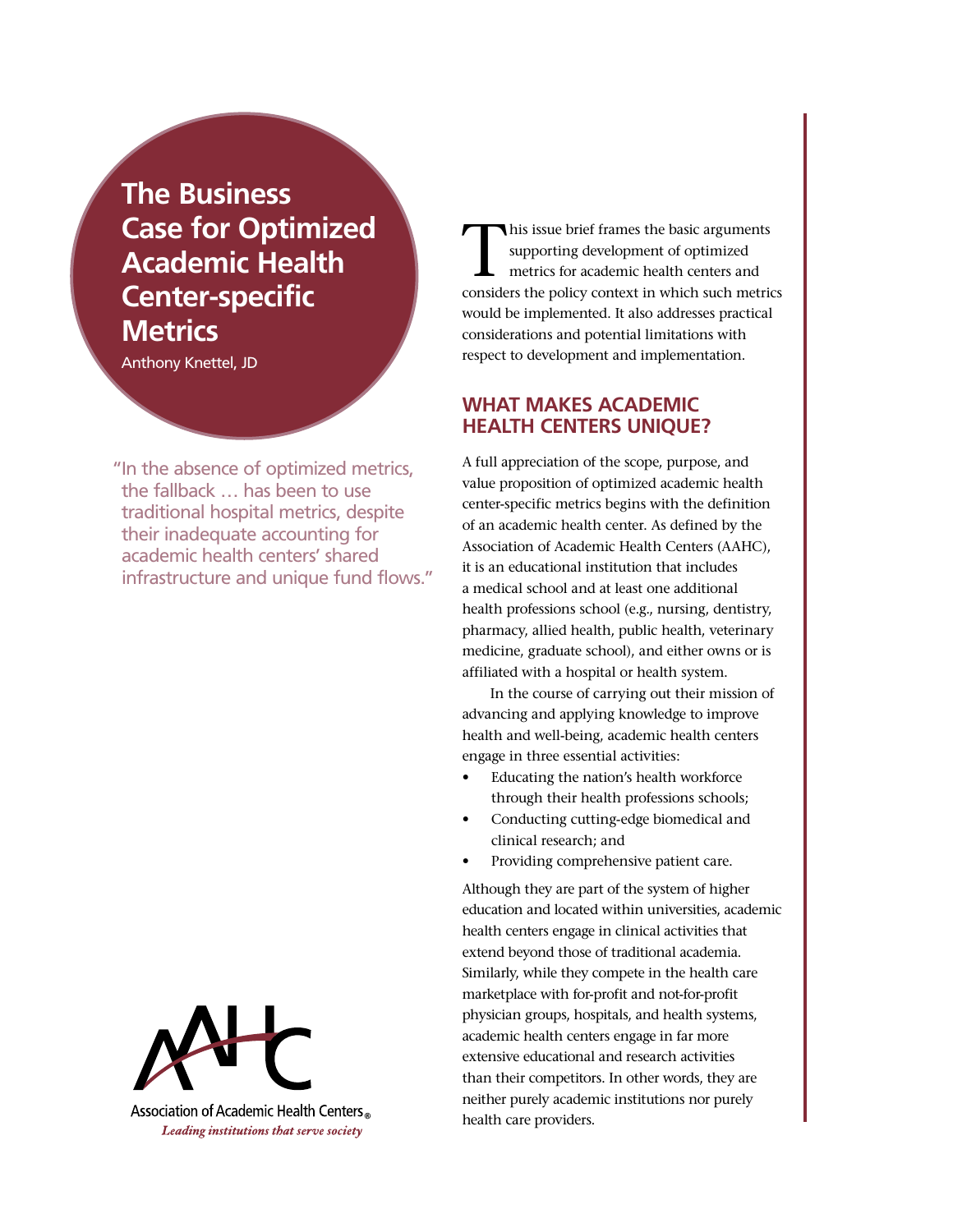Academic health centers have additional distinguishing characteristics. For example, they frequently serve a disproportionate share of the uninsured and underinsured in their communities, and often have a mission (if not mandate) to serve as provider of last resort. Academic health centers are also more likely to provide tertiary and quaternary health care services, specializing in the most complex and difficult diagnoses and treatments.

## **The Business Case for OPTIMIZED METRICS**

Is there a compelling need for optimized academic health center-specific metrics, and if there is, what might such metrics might look like?

The academic health center clinical revenue stream is at risk for the foreseeable future. In response to the current economic and budgetary environment, federal and state governments are likely to reduce Medicare and Medicaid reimbursements over time, and private payers are likely to reduce coverage and shift costs to patients if costs cannot otherwise be contained. Moreover, with several states implementing alternative payment models, and Medicare (and eventually other payers) expected to move to value-based bundled payments in the near future, academic health centers face a potentially difficult transition to new reimbursement methodologies. Because most academic health centers use clinical revenue to cross-subsidize education and research activities, erosion of the fiscal health of clinical activities undermines the viability of the entire academic health center enterprise.

Successfully navigating these financial challenges demands that academic health center leaders have effective tools to measure

" Optimized metrics would quantify these underappreciated and misunderstood costs and crosssubsidies, and offer an opportunity for better informed public policymaking with respect to funding health professions education and research."

and benchmark their institution's performance, identify best practices, and significantly improve efficiency and efficacy. Currently, academic health center leaders manage their institutions with suboptimal metrics. While several organizations offer academic health centers an array of wellestablished clinical metrics as well as metrics for aspects of medical school or university operations, none of these metrics are optimized specifically for academic health centers (as defined above) to take into account the interrelationships of their education, research, and clinical activities.

For example, many academic health centers rely on what Dr. Steven A. Wartman, President/CEO of the AAHC, frequently refers to as "the virtuous cycle": the education and research functions of the academic health center enhance the innovation, prestige, and market competitiveness of its clinical function, while the clinical function returns a portion of clinical revenue to subsidize and enhance the education and research functions. As a result, there are fund flows between the education, research, and clinical functions within an academic health center that simply don't exist in other academic institutions and clinical enterprises, impeding an optimal comparison of cost structures and relative efficiency.

In the absence of optimized metrics, the fallback for academic health center leaders has often been to use traditional hospital metrics, despite their inadequate accounting for academic health centers' shared infrastructure and unique fund flows. During more favorable economic conditions, these deficiencies were easier to overlook because access to this information was not critical. In the current economic environment, where federal and state budget deficits threaten both clinical revenue streams and funding for education and research activities, the need for reliable metrics to measure and improve performance is far more acute.

What types of optimized academic health center-specific metrics are needed? Ideally, several distinct types of metrics would be useful, including (but not limited to):

The Business Case **FOR OPTIMIZED** Academic Health CENTER-SPECIFIC **METRICS**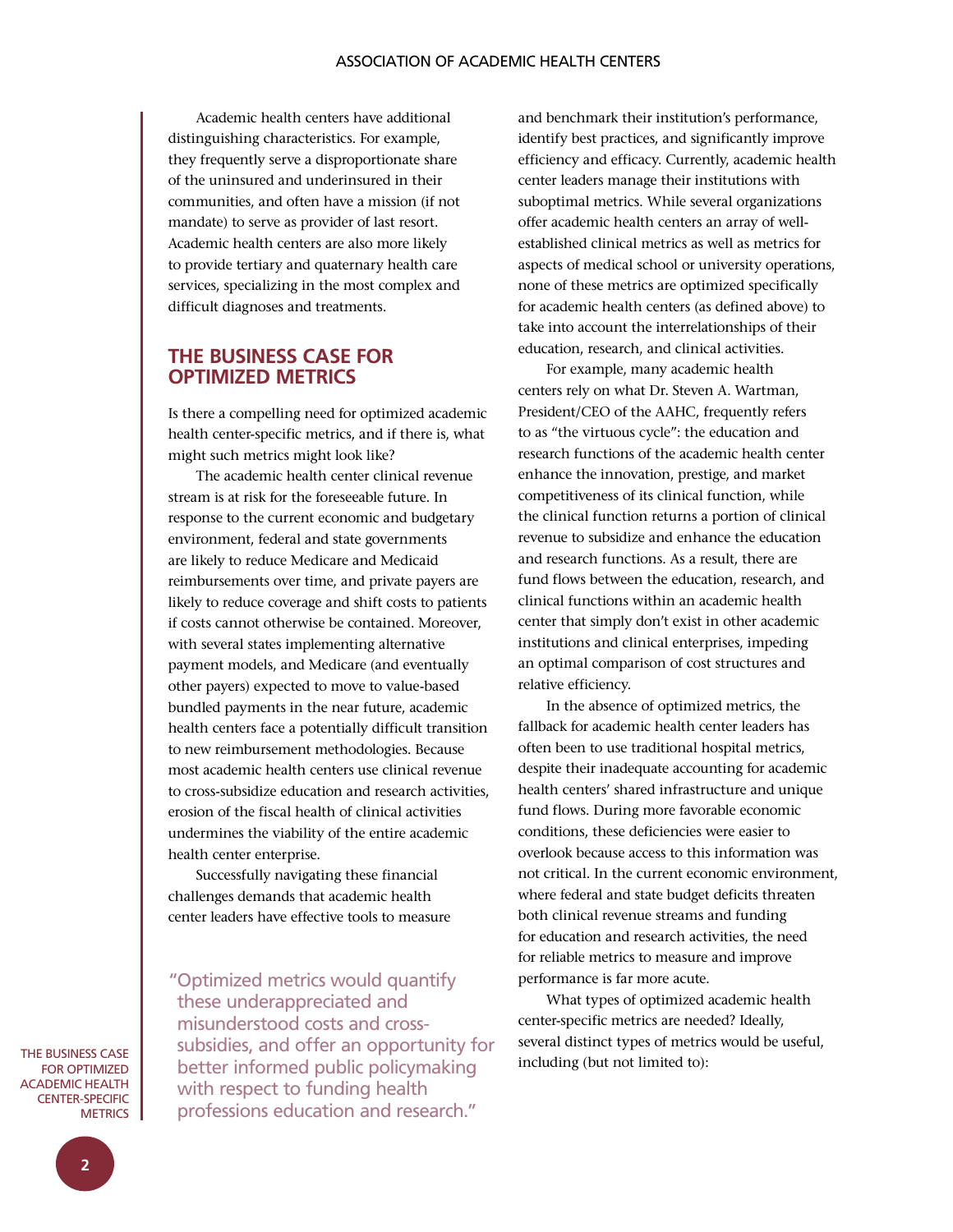" The goals of any initiative to develop and implement optimized metrics for academic health centers is not data collection for its own sake, but the creation of an analytic platform…"

- Near-term human resource and infrastructure management tools;
- Long-term performance measurement and strategic planning tools;
- Comparative benchmarks;
- Measures designed for a value-based reimbursement system;
- Measures related to the health workforce pipeline; and
- Measures of health outcomes and community well-being.

While each of these types of metrics directly relates to core academic health center issues, there appears to be a consensus among academic health center leaders that optimized metrics concerning research infrastructure costs, and faculty effort and support, are most urgently needed and most feasible in the short term.

In addition to their usefulness with respect to internal management, strategic planning, and benchmarking, optimized academic health centerspecific metrics are relevant to the public policy concerns of academic health centers. For example, public policymakers are often unaware that:

- Care provided at academic health centers may cost more, compared to other settings, in large part because clinical revenue is subsidizing the academic health center's education and research activities; and
- These cross-subsidies are necessary because health professions education, as well as biomedical and clinical research, are chronically underfunded.

Optimized metrics would quantify these underappreciated and misunderstood costs and cross-subsidies, and offer an opportunity for better informed public policymaking with respect to funding health professions education and research.

# **Important Considerations and Limitations**

A number of challenges are inherent in the development and implementation of academic health center-specific metrics, including:

- The size and complexity of academic health *centers vary across a wide spectrum; optimized metrics are likely to be most robust when making comparisons within affinity groups.* Despite their similarities, the academic health center community is diverse and inclusive of public and private universities, large research-intensive institutions and smaller institutions that do not emphasize research to the same degree, as well as historically community-based institutions with explicit social missions. One of the challenges in developing optimized academic health centerspecific metrics is ensuring they are as broadly applicable as possible given this heterogeneity. Even when fruitful comparisons are not applicable across the entire academic health center community, there is still value in applying them within affinity groups, e.g., comparing public institutions to one another, comparing large research institutions to one another, etc.
- • *An academic health center may have inadequate access to certain financial information held externally by its affiliated partners. S*ome academic health centers own and control their hospitals and practice plans, while others have affiliation agreements with hospitals and practice plans that are independent of the academic institution. In the latter circumstance, depending on the degree of alignment and financial transparency between the academic institution and its affiliated hospitals and practice plans, academic health center leaders might not have immediate direct access to all the data elements that could be included in the metrics as they are developed. As a result, some academic health centers may only be able to collect and report partial data until they are able to make arrangements with their hospital and practice plan partners to obtain the remaining data.

The Business Case **FOR OPTIMIZED** Academic Health CENTER-SPECIFIC **METRICS**